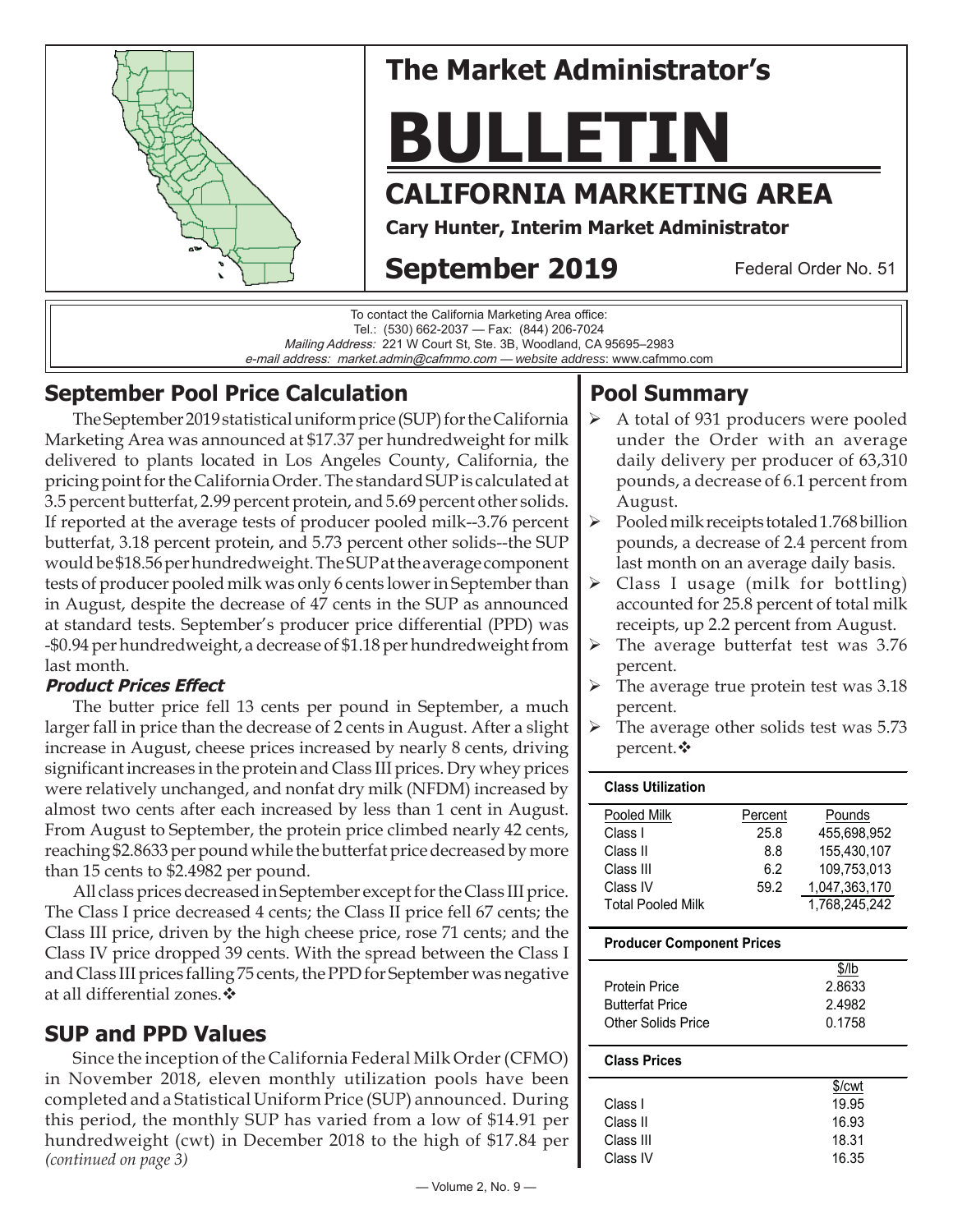## **SUP: Standard vs. Pool Average**

The Statistical Uniform Price (SUP) accounts for the butterfat, protein, and other solids composition of milk in addition to the shared value of milk utilized by class. The standard SUP is reported at 3.5 percent butterfat, 2.99 percent protein, and 5.69 percent other solids. Frequently the percentage of components in pooled milk is higher than the standard percentages.

As demonstrated in the accompanying chart, in 2019 the SUP at the average pool component test is \$1.26 per hundredweight higher than the SUP at standard component levels. Therefore, producers may receive prices higher than the SUP announced at standard component levels or even at the average pool test,



depending on the component levels in their milk. Notably, despite a fall in the standard SUP of nearly 50 cents in September, the SUP at the average test of pooled milk only fell by 6 cents due to large monthly increases in the butterfat and protein percentages in pooled producer milk. The California Federal Order reports the SUP at both standard component levels and at the average pool component tests in its announcements.  $\mathbf{\hat{v}}$ 

### **Class I Sales Comparison**

The accompanying table shows the proportion of Class I sales by product for the California Order compared to the average sales by category for all Federal Orders during May 2019. Data for all Federal Orders is compiled by the Agricultural Marketing Service Dairy Program Market Information Branch based on Federal Order Class I sales data and is published in the *Estimated Fluid Milk Product Sales Report*. California Order data is as reported by handlers on monthly pool reports. May is chosen as a representative demand month because most schools are in session and there are few holiday fluctuations in the market.

As shown in the table, sales of higher-fat products are slightly greater in California than the all-Order average, with whole milk sales about one percent higher, and reduced fat sales just under two percent higher than across all Federal Orders. The table also

| <b>Proportion of Class I Sales in the</b>    |
|----------------------------------------------|
| <b>California Federal Marketing Area vs.</b> |
| All Federal Orders, May 2019                 |

| Product                                | CA Order<br>All Orders |       |  |  |  |
|----------------------------------------|------------------------|-------|--|--|--|
|                                        | percent                |       |  |  |  |
| Whole                                  | 33.6                   | 32.5  |  |  |  |
| Reduced Fat (2%)                       | 32.1                   | 30.3  |  |  |  |
| Lowfat (1%)                            | 126                    | 12.5  |  |  |  |
| <b>Fat Free</b>                        | 6.3                    | 7.4   |  |  |  |
| <b>Flavored Milk and Drinks</b>        | 6.5                    | 10.1  |  |  |  |
| Organic Milk Products                  | 7.7                    | 5.6   |  |  |  |
| Other Products*                        | 1.1                    | 1.6   |  |  |  |
| Total                                  | 100.0                  | 100.0 |  |  |  |
| *Other includes Buttermilk and Eggnog. |                        |       |  |  |  |

shows that the sales of flavored milk are about three and a half percent lower in California compared to all Federal Orders. In addition, organic sales are more than two percent higher in California than across all Orders.  $\cdot$ 

## **USDA Grants Want Feedback**

USDA Grants would like feedback on how they evaluate grant programs like the Dairy Business Innovation Grant. USDA Agricultural Marketing Service (AMS) is updating their performance measures and looking for feedback from farmers, producers, ranchers, farmer organizations, trade associations, universities, etc. for their grant programs including the Farmers Market and Local Food Promotion Programs, Specialty Crop Block Grant Program, and Dairy Business Innovation Initiatives. Visit their website to learn more about the Performance Measures project.

You may provide your feedback at the following national meetings or through comments to https://nasda. foundation/contact-us.

- - New Haven, CT: October 25, 2019 Tallahassee, FL: October 29, 2019 Monterey, CA: November 5, 2019❖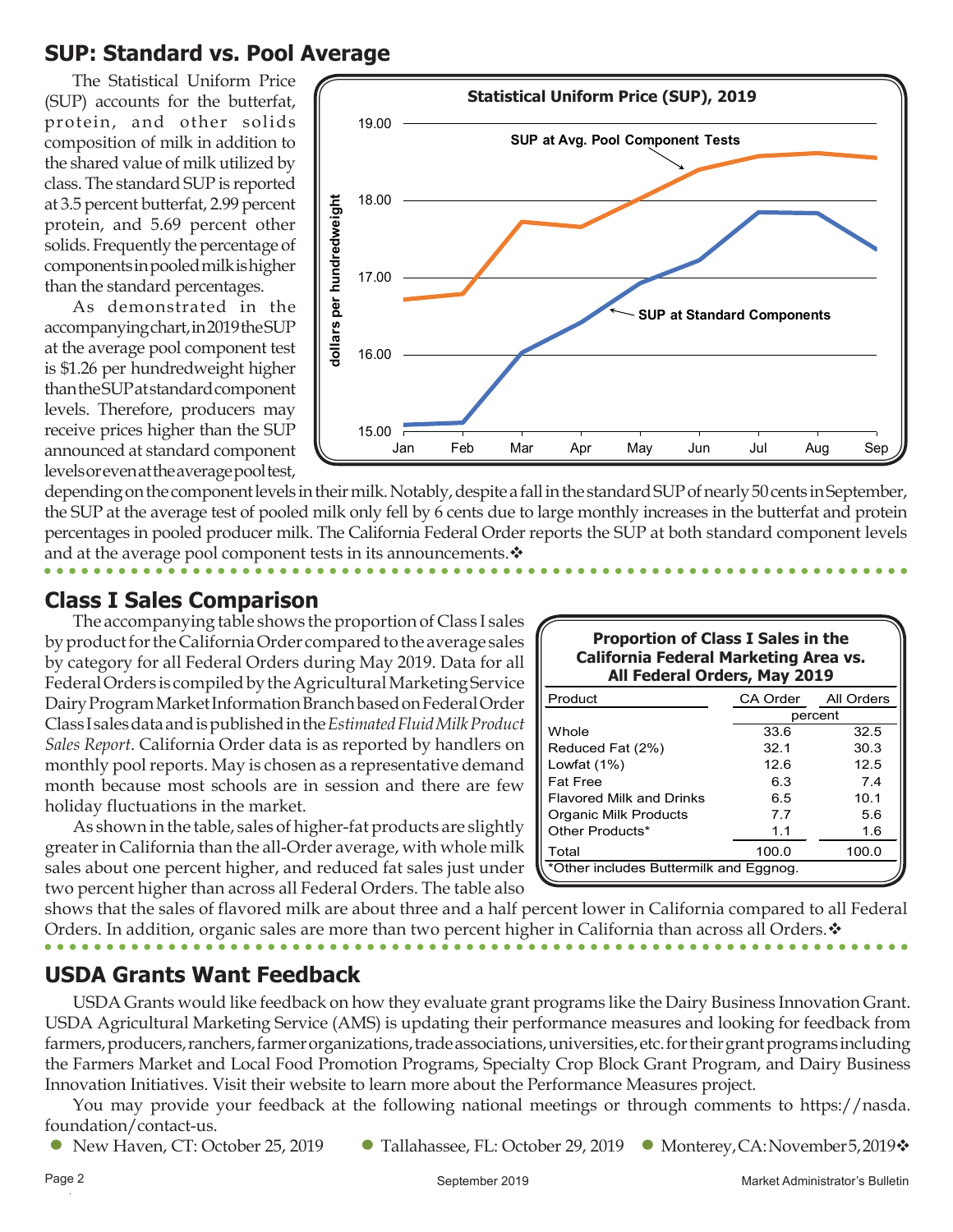#### **SUP** (continued from page 1)

cwt in August—a nearly 20 percent rise—before dropping 2.6 percent (or \$0.47 per cwt) in September. During this period, the producer price differential (PPD) has generally moved in an opposite and declining direction. The announced PPD under the CFMO started in November 2018 at \$1.00 per cwt and then increased to a high of \$1.23 per cwt during the February 2019 pool price calculation. Since then, the monthly PPD has declined (except for May and June that each increased above the prior month), falling to -\$0.94 per cwt for the September pool price



calculation. The accompanying chart presents the relationship of these values during the period.

#### **PPD Calculation**

As discussed in the July *Bulletin*, the PPD is determined after the summarized value of all producer milk components in the pool (butterfat, protein, and other solids for all 931 pool producers) is subtracted from the classified value of the pool. In September, the sum total of producer components equaled **\$344,779,149.35**.The classified value is determined by the respective month's class prices and the volume of milk utilized in each class. The September classified value equaled **\$321,501,946.55,**  or **\$23,230,365.78** less than the valuation of the pool's producer components, resulting in a negative PPD to balance the monthly pool. The September pool price

## **Dairy Business Innovation Initiatives**

USDA recently announced three grant recipients for the Dairy Business Innovation (DBI) Initiatives. The DBI Initiatives support dairy businesses in the development, production and marketing and distribution of dairy products. DBI Initiatives will provide direct technical assistance and grants to dairy businesses, including niche dairy products, such as specialty cheese, or dairy products derived from the milk or a dairy animal, including cow, sheep and goat milk. These initiatives will specifically focus on: diversifying dairy product calculation on page 4 of this *Bulletin* highlights the values behind the classified value, the value of producer components, and the resulting negative PPD value.

#### **Pool Volumes Change**

The volume of milk pooled and utilized as Class III dropped by 53 percent to 109.8 million pounds, the lowest monthly volume since the inception of the Order. With the September Class III price rising (see article on page 1), there was an economic incentive for handlers to not pool Class III milk. Thus, the total classified value of the pool, which was over \$20 million below the classified value in August, is a factor behind the large negative PPD. With very little Class III milk pooled, the total volume of milk pooled on the Order during September was the lowest to date. $\mathbf{\hat{v}}$ 

markets to reduce risk and develop higher-value uses for dairy products; promoting business development that diversifies farmer income through processing and marketing innovation; and encouraging the use of regional milk production. The University of Tennessee, the University of Wisconsin, and the Vermont Agency of Agriculture, Food and Markets were all grant awardees. More information on the DBI Initiatives is available at https://www.ams.usda.gov/services/ grants/dbi.